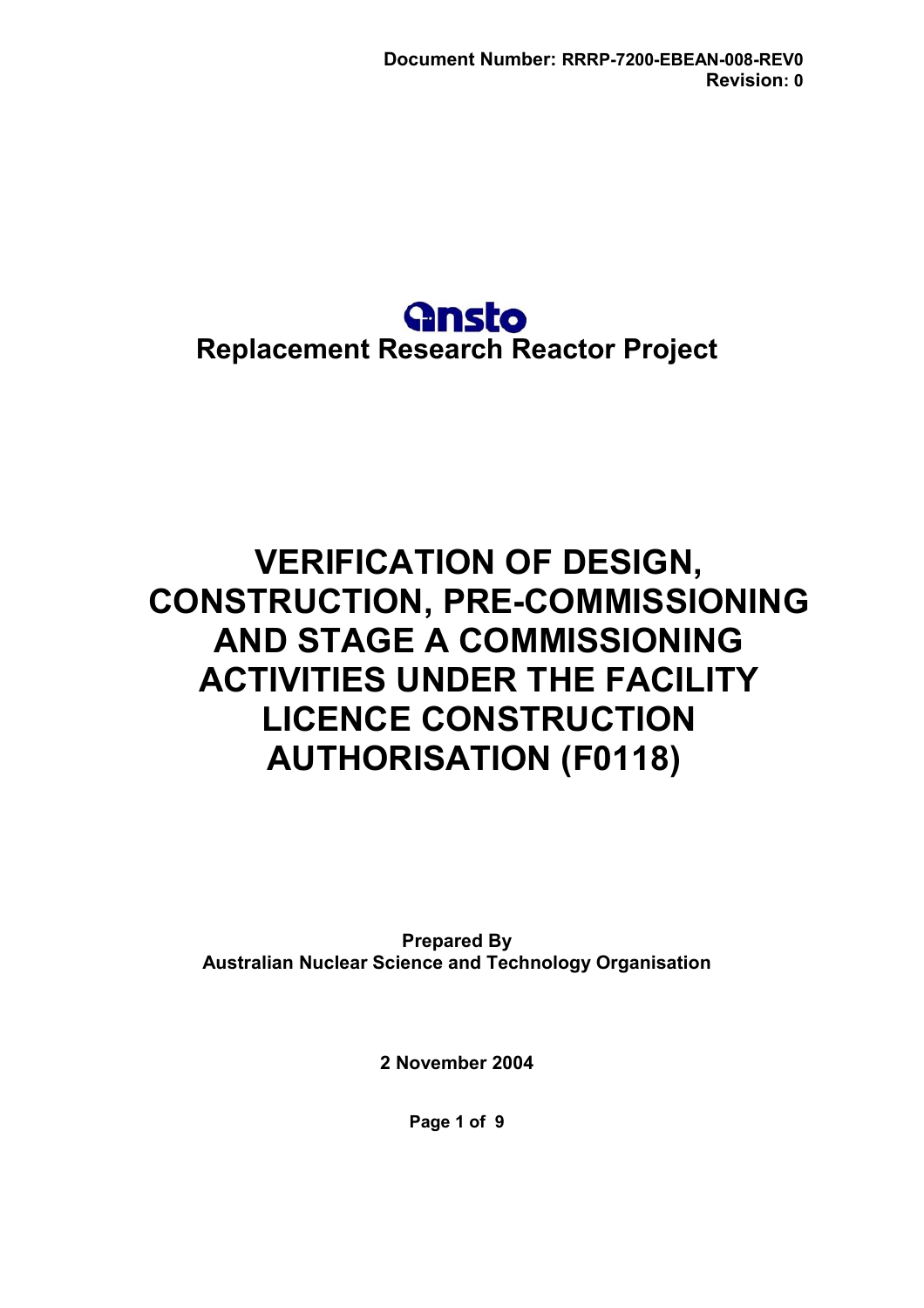| <b>ANSTO</b>                       |                                                                               | Document N°: RRRP-7200-EBEAN-008-REV0<br>Revision: 0                                                                                                                                |                                      |            |
|------------------------------------|-------------------------------------------------------------------------------|-------------------------------------------------------------------------------------------------------------------------------------------------------------------------------------|--------------------------------------|------------|
| <b>Replacement Reactor Project</b> |                                                                               | Document Title: Verification of Design,<br>Construction, Pre-Commissioning and Stage A<br>Commissioning Activities under the Facility Licence<br>Construction Authorisation (F0118) |                                      |            |
| <b>REVISION SHEET</b>              |                                                                               | Ref No:                                                                                                                                                                             |                                      |            |
|                                    |                                                                               |                                                                                                                                                                                     | Print name, date and sign or initial |            |
| Revision<br>Letter                 | Description of Revision                                                       | Prepared                                                                                                                                                                            | Checked/<br>Reviewed                 | Approved   |
| 0                                  | Original issue for submission to<br><b>ARPANSA</b>                            | <b>AFX</b>                                                                                                                                                                          | <b>MSX</b>                           | <b>GDW</b> |
|                                    |                                                                               | <b>PLN</b>                                                                                                                                                                          | <b>RMX</b>                           |            |
|                                    |                                                                               |                                                                                                                                                                                     |                                      |            |
|                                    |                                                                               |                                                                                                                                                                                     |                                      |            |
|                                    |                                                                               |                                                                                                                                                                                     |                                      |            |
|                                    |                                                                               |                                                                                                                                                                                     |                                      |            |
| Notes:                             | 1. Revision must be verified in accordance with the Quality Plan for the job. |                                                                                                                                                                                     |                                      |            |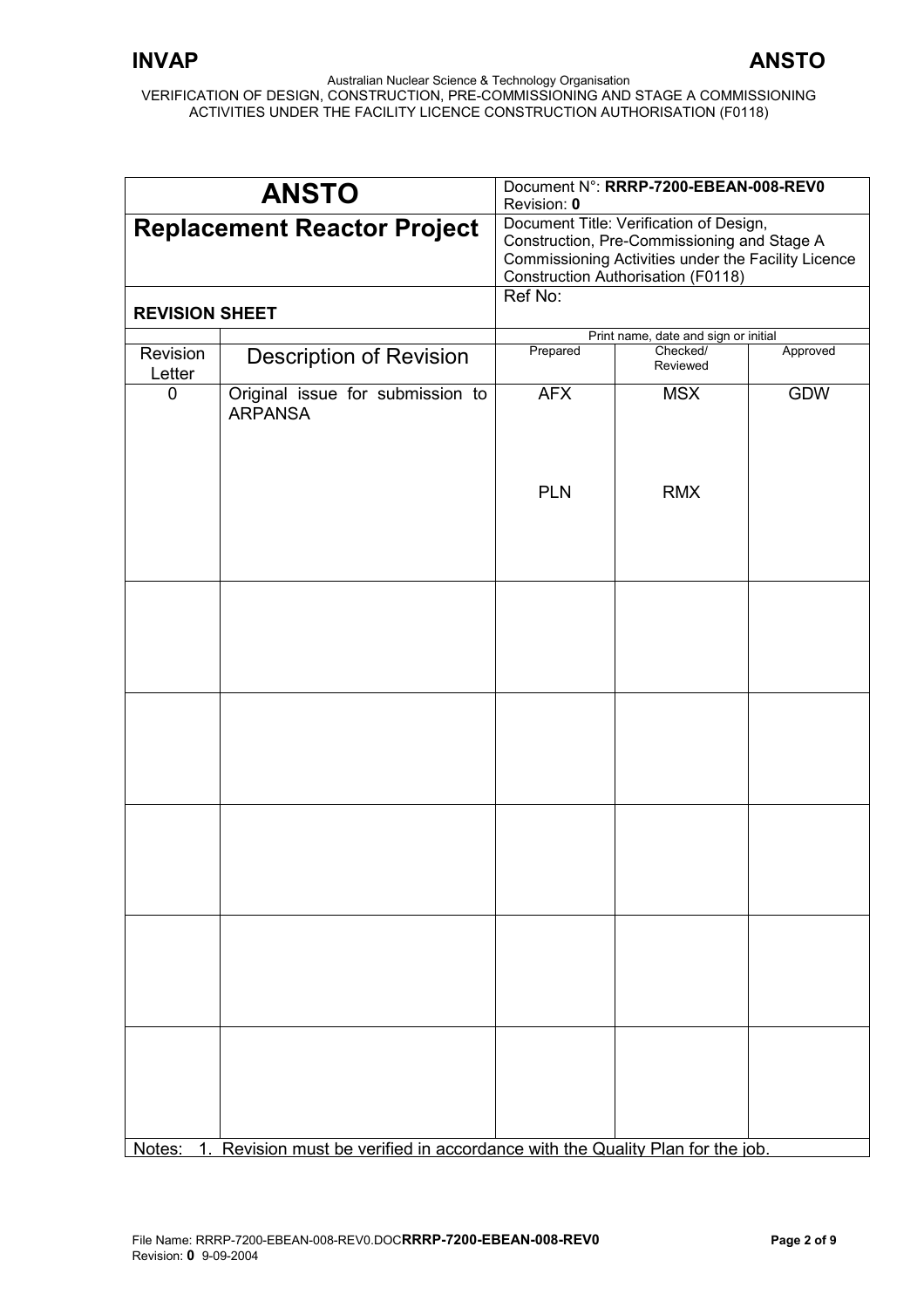## **TABLE OF CONTENTS**

| $\mathbf 1$    |  |
|----------------|--|
| $\mathbf{2}$   |  |
| 3              |  |
| 4              |  |
| 4.1            |  |
| 4.2            |  |
| 4.3            |  |
| 5 <sub>5</sub> |  |
| 5.1            |  |
| 5.2            |  |
| 5.3            |  |
| 6              |  |
| 6.1            |  |
| 6.2            |  |
|                |  |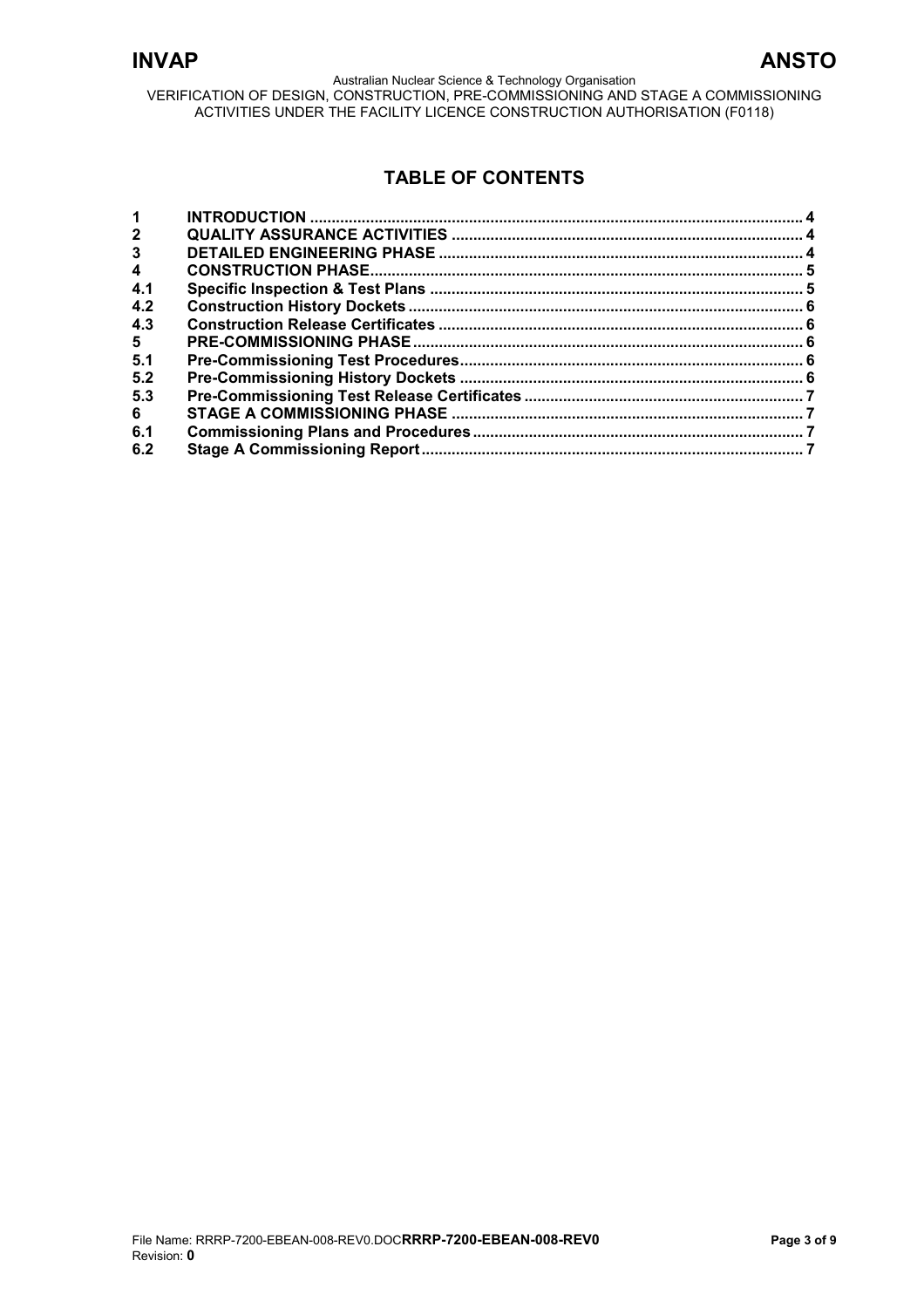#### **1 INTRODUCTION**

The ARPANSA Construction Authorisation for the RRR covers 4 project phases:

- <span id="page-3-0"></span>1. Detailed Engineering Phase
- 2. Construction Phase
- 3. Pre-Commissioning Phase
- 4. Stage A Commissioning Phase

It should be noted that the Construction Phase incorporated civil construction activities, manufacture and procurement activities and installation activities.

The arrangements for verification of activities during each of the above phases is outlined in Figure 1 and described in detail in the following sections. Also described are the overall Quality Assurance (QA) activities that support these arrangements.

#### **2 QUALITY ASSURANCE ACTIVITIES**

Both the ANSTO project team and INVAP have Quality Management Systems (QMS) that are certified to ISO 9000:2000.

<span id="page-3-1"></span>ANSTO has arranged second party audits to be conducted on INVAP/JHEDI during the various project phases to verify that construction activities were being carried out in accordance with approved specifications and documentation packages. The audits were conducted by professional certifying bodies such as DNV and NCSI. ANSTO ensured that all audit findings were properly addressed through corrective and preventive actions, which provides assurance that the Project has been implemented to approved specifications.

ANSTO has inspected the construction activities using technically and professionally qualified staff on an ongoing basis. Any deviation identified was handled through Non-Conformance Reports (NCRs) and Preventive Action Reports (PARs) consistent with international best practice for ISO 9000:2000 certified QMS.

#### **3 DETAILED ENGINEERING PHASE**

<span id="page-3-2"></span>During the Detailed Engineering phase, the design of structures, systems and components was established through the preparation of design documentation including drawings, specifications, calculations, analyses, etc. This documentation was subject to a thorough review, verification and acceptance process by ANSTO in accordance with the project QMS prior to the commencement of construction activities. In addition, for Safety Category 1 and 2 structures, systems and components, this documentation was used to support requests to ARPANSA for approval to construct items important to safety to meet the requirements of ARPANSA Regulation 54 and Facility Licence, Construction Authorisation (F0118) License Condition 4.6. Approval to construct was obtained from ARPANSA prior to commencement of construction of these items.

Changes to originally accepted design arose due to practical problems experienced at site in implementing the design. Such modifications were handled by following an approved design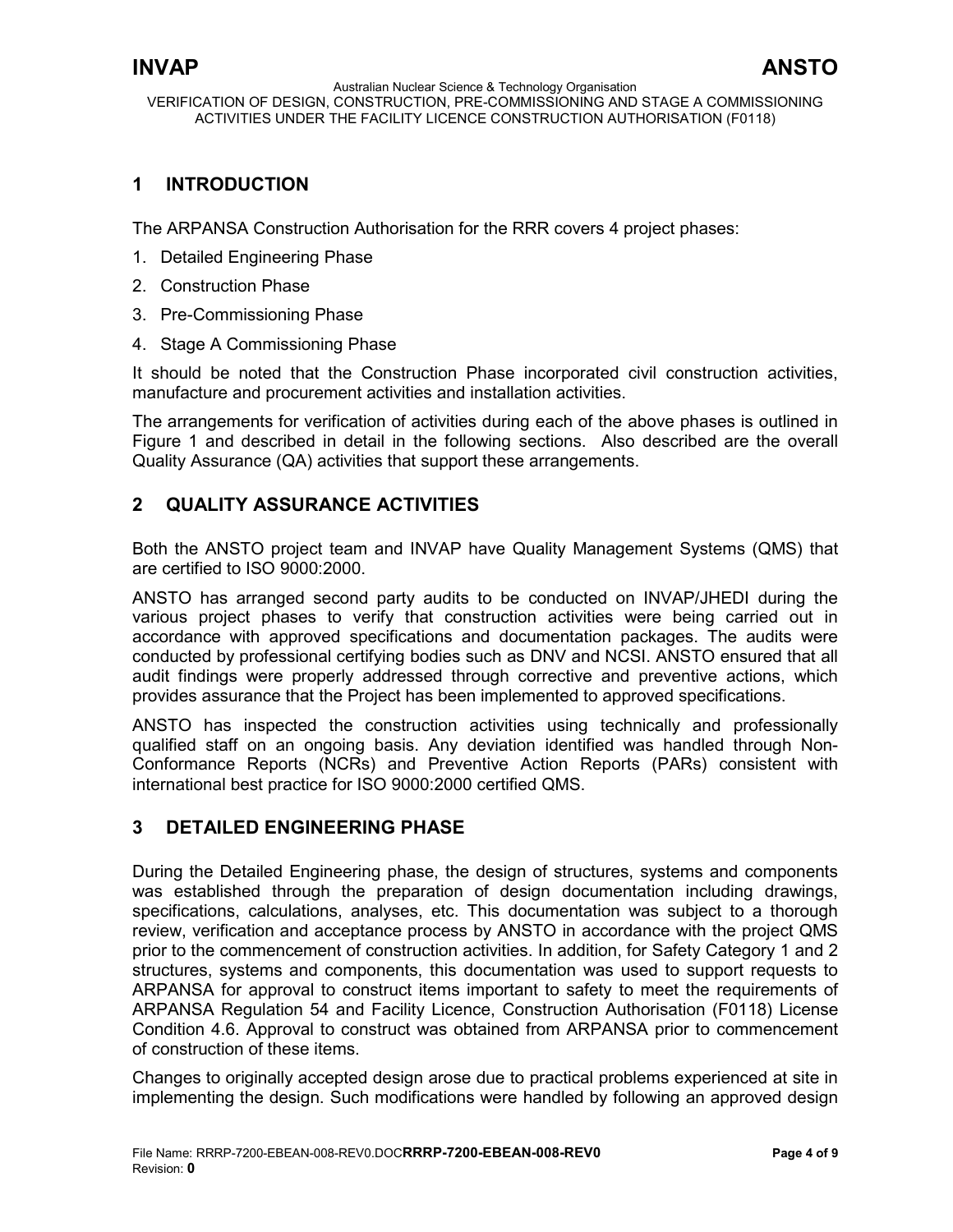#### Australian Nuclear Science & Technology Organisation

VERIFICATION OF DESIGN, CONSTRUCTION, PRE-COMMISSIONING AND STAGE A COMMISSIONING ACTIVITIES UNDER THE FACILITY LICENCE CONSTRUCTION AUTHORISATION (F0118)

change process that was communicated and understood by all the participating organisations. The design change requests originating from the construction site were processed through a documented Change Advise Note (CAN). CANs were reviewed by the relevant participating project organisations and approved by the original design authority INVAP. Where a CAN was determined as constituting a change that has significant implications for safety, then prior approval was sought from ARPANSA in accordance with ARPANS Regulation 51.

The relevant documentation was revised following the approval of CAN and issued to the construction site for implementation. Records of CANs issued for the project are maintained to provide traceability to design changes.

#### **4 CONSTRUCTION PHASE**

#### **4.1 SPECIFIC INSPECTION & TEST PLANS**

<span id="page-4-1"></span><span id="page-4-0"></span>During the Construction Phase, activities were controlled through the preparation and implementation of Specific Inspection and Test Plans (SITP's) in accordance with the project Construction Inspection and Test Plan (CITP). Each SITP comprised of a sequential list of the activities involved in the performance of a task, including inspection & test activities, and was prepared by the relevant contractor/subcontractor responsible for performing the work. For each activity, SITP's were required to specify the relevant reference documentation (detail engineering, codes/standards, procedures, etc), acceptance criteria, control points (witness/hold points) and the requirements for records/reports generation (check sheets, test reports, etc).

Each SITP was first prepared as an SITP template which was then used for specific tasks as required during construction. Some SITP templates were used many times, such as those for repetitive tasks like concrete placement or piping installation, while some were used just once, such as the template for manufacture of one-off components like the Reflector Vessel. In accordance with the requirements of the project QMS and the CITP, each SITP template was reviewed, verified and accepted by ANSTO prior to its implementation. Over 500 SITP templates were reviewed, verified and accepted by ANSTO during the RRR construction phase.

As part of the review, verification and acceptance process for SITP's, control points were nominated by ANSTO (and other relevant organisations) as required at key SITP activities. There were two types of control point, witness points and hold points. Where a control point was been nominated for an SITP activity, the owner of the control point was formally notified and given reasonable opportunity to be present for the activity. For witness points, the activity could proceed without approval or endorsement from the control point owner, while for hold points, the activity could not proceed without approval or endorsement from the control point owner. Control points were released by means of a representative from the relevant organisation signing off the control point at the relevant activity on the SITP. ANSTO nominated well over 1000 control points on SITP templates which were implemented throughout the construction phase to ensure that the RRR Facility was being constructed in accordance with specified requirements.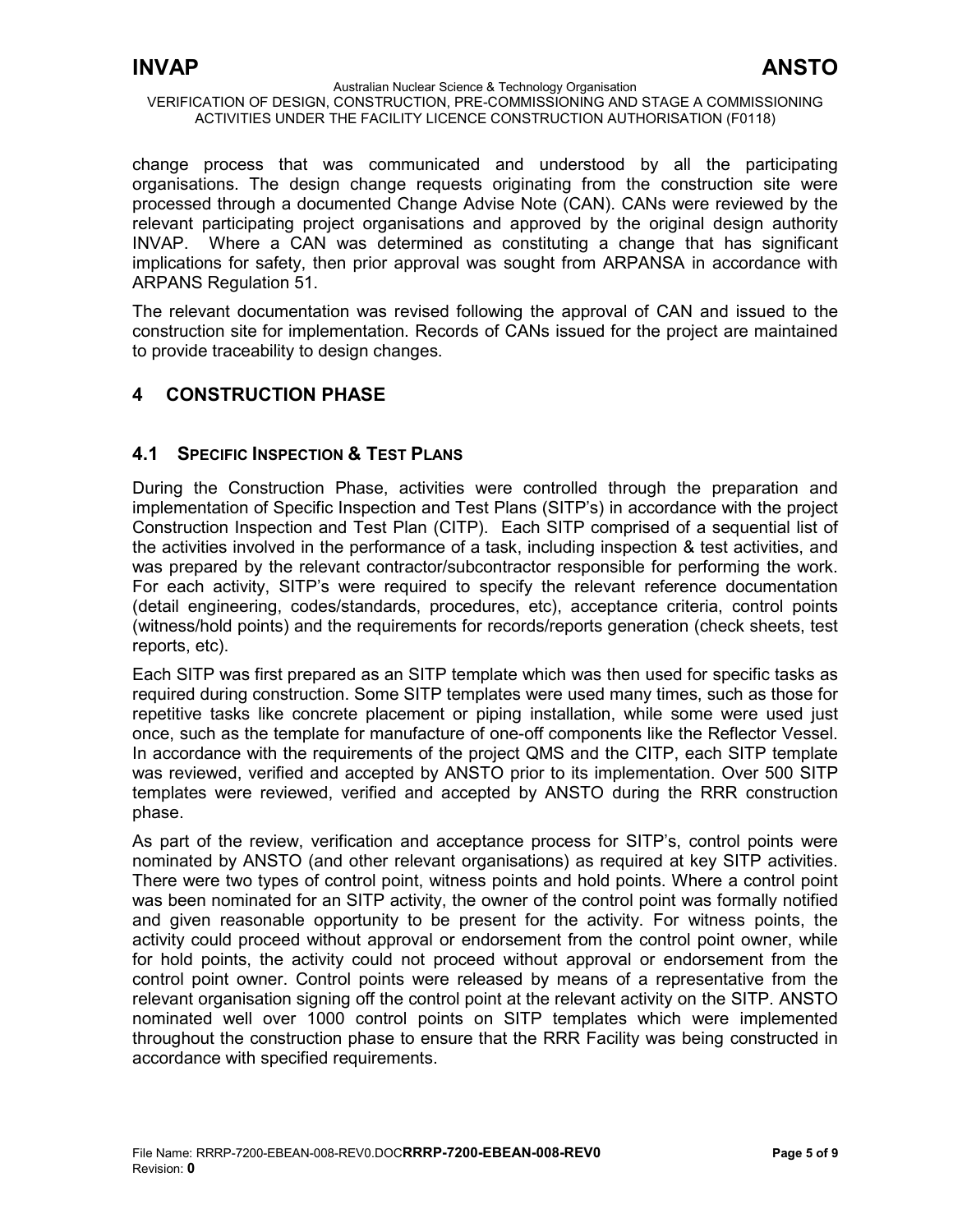#### **4.2 CONSTRUCTION HISTORY DOCKETS**

<span id="page-5-0"></span>When all activities on an SITP have been completed, the completed SITP, together with all supporting records/reports, were compiled into a document termed a History Docket, which forms the final record of the procurement, manufacture, installation or construction and a particular item or construction lot. The records contained in the History Docket also include any PARs, NCRs and CANs raised during the procurement, manufacture, installation or construction activities.

#### **4.3 CONSTRUCTION RELEASE CERTIFICATES**

<span id="page-5-1"></span>Once all SITP's for a system (or in some cases certain parts of a system) have been completed, a System Construction Release Certificate (SCRC) is prepared listing all completed SITP's involved in construction of the system. SCRC's are signed off by INVAP and ANSTO (and the relevant major subcontractor, where applicable) to signify the completion of construction of a system and allowing pre-commissioning activities to proceed on the system. The SCRC's also reference the relevant History Docket against each SITP. Once all SCRC's have been completed for the entire facility, a Facility Construction Release Certificate (FCRC) is prepared listing all completed SCRC's. The FCRC signifies the completion of the construction phase and will be signed off by both INVAP and ANSTO.

#### **5 PRE-COMMISSIONING PHASE**

#### <span id="page-5-2"></span>**5.1 PRE-COMMISSIONING TEST PROCEDURES**

<span id="page-5-3"></span>During the Pre-Commissioning Phase, inspection and test activities are controlled primarily through pre-commissioning test procedures which describe in detail the activities involved in pre-commissioning of a system along with relevant reference documentation, acceptance criteria, and requirements for records/reports generation. Where appropriate, precommissioning test procedures may also refer to SITP's and checksheets which have been prepared specifically for pre-commissioning activities. As for the construction phase, all precommissioning test documentation is required to be reviewed, verified and accepted by ANSTO in accordance with the project QMS prior to implementation, with control points nominated as required. In general, all pre-commissioning activities are witnessed by ANSTO with hold points specified at key points to ensure that all requirements are met prior to certain activities proceeding.

#### **5.2 PRE-COMMISSIONING HISTORY DOCKETS**

<span id="page-5-4"></span>When all activities in a pre-commissioning test procedure have been completed, the completed procedure together with all SITP's and records/reports are compiled into a document termed a History Docket, which forms the final record of the pre-commissioning activities. As for the construction activities, the records contained in the History Docket also include any PARs, NCRs and CANs raised during the pre-commissioning activities.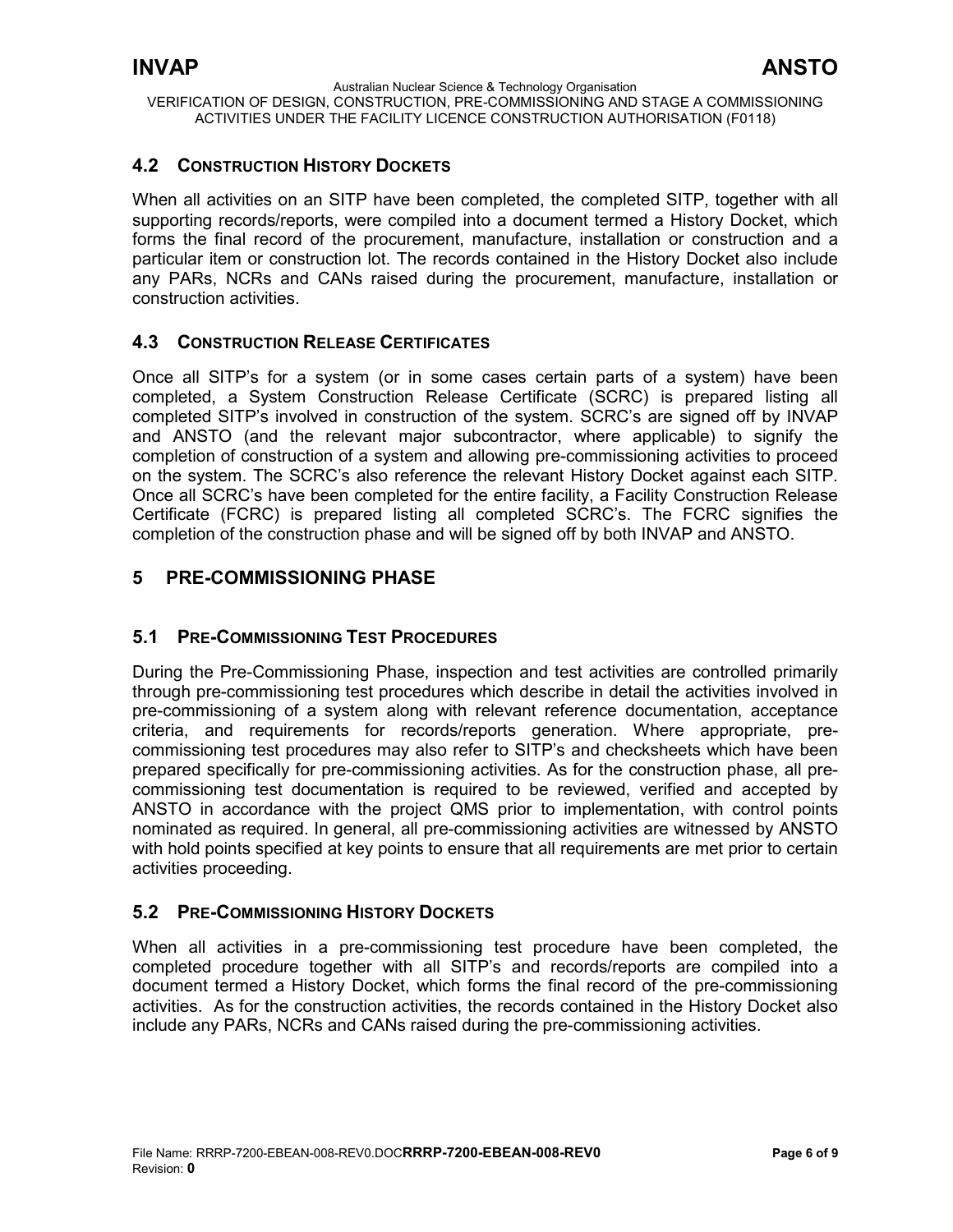#### **5.3 PRE-COMMISSIONING TEST RELEASE CERTIFICATES**

<span id="page-6-0"></span>Once all pre-commissioning test procedures for a system have been completed, a System Test Release Certificate (STRC) is prepared listing all completed procedures / SITP's involved in pre-commissioning of the system. STRC's are signed off by INVAP and ANSTO (and the relevant major subcontractor, where applicable) to signify the completion of precommissioning of a system. The STRC's also reference the relevant History Docket against each procedure/SITP. Once all STRC's have been completed for the entire facility, a Facility Test Release Certificate (FTRC) is prepared listing all completed STRC's. The FTRC signifies the completion of the pre-commissioning phase and will be signed off by both INVAP and ANSTO at the end of the pre-commissioning phase.

### **6 STAGE A COMMISSIONING PHASE**

#### <span id="page-6-1"></span>**6.1 COMMISSIONING PLANS AND PROCEDURES**

<span id="page-6-2"></span>The overall arrangements for the management of the commissioning phase of the RRR are specified in the Commissioning Plan (CP). As per the CP, a Stage A Commissioning Plan detailing the overall requirements for Stage A commissioning activities has been prepared by INVAP and reviewed, verified and accepted by ANSTO prior to commencement of the Stage A Commissioning phase in accordance with the project QMS. In addition, for Safety Category 1 and 2 structures, systems and components, this plan has been submitted to ARPANSA to support a request for approval to commission items important to safety to meet the requirements of Facility Licence Construction Authorisation (F0118) License Condition 4.7. Approval to commission an item important to safety must be obtained from ARPANSA prior to commencement of commissioning of these items.

Stage A commissioning activities are controlled through the preparation of commissioning procedures for the various systems/subsystems of the reactor facility. Commissioning procedures are prepared in accordance with the CP and describe in detail the commissioning activities including the objective of the activities, acceptance criteria, reference documentation, responsibilities, prerequisites, step by step instructions and requirements for records generation. Commissioning procedures are required to be reviewed, verified and accepted by ANSTO in accordance with the project QMS prior to commencement of the relevant commissioning activities. All commissioning activities are effectively hold points for both INVAP and ANSTO.

#### **6.2 STAGE A COMMISSIONING REPORT**

<span id="page-6-3"></span>Once all Stage A commissioning procedures have been completed, a Stage A commissioning report is prepared, providing the final record of the Stage A commissioning. The report is prepared in accordance with the CP and includes a summary of the tests carried out, including reference to the relevant Stage A commissioning procedures; a description of the limitations, problems or deficiencies observed during commissioning and their resolution; references to data collected, analyses and deviations; and the conclusions and recommendations drawn from the testing. The Stage A commissioning report signifies the completion of Stage A commissioning and will be approved by both INVAP and ANSTO at the end of the Stage A commissioning phase.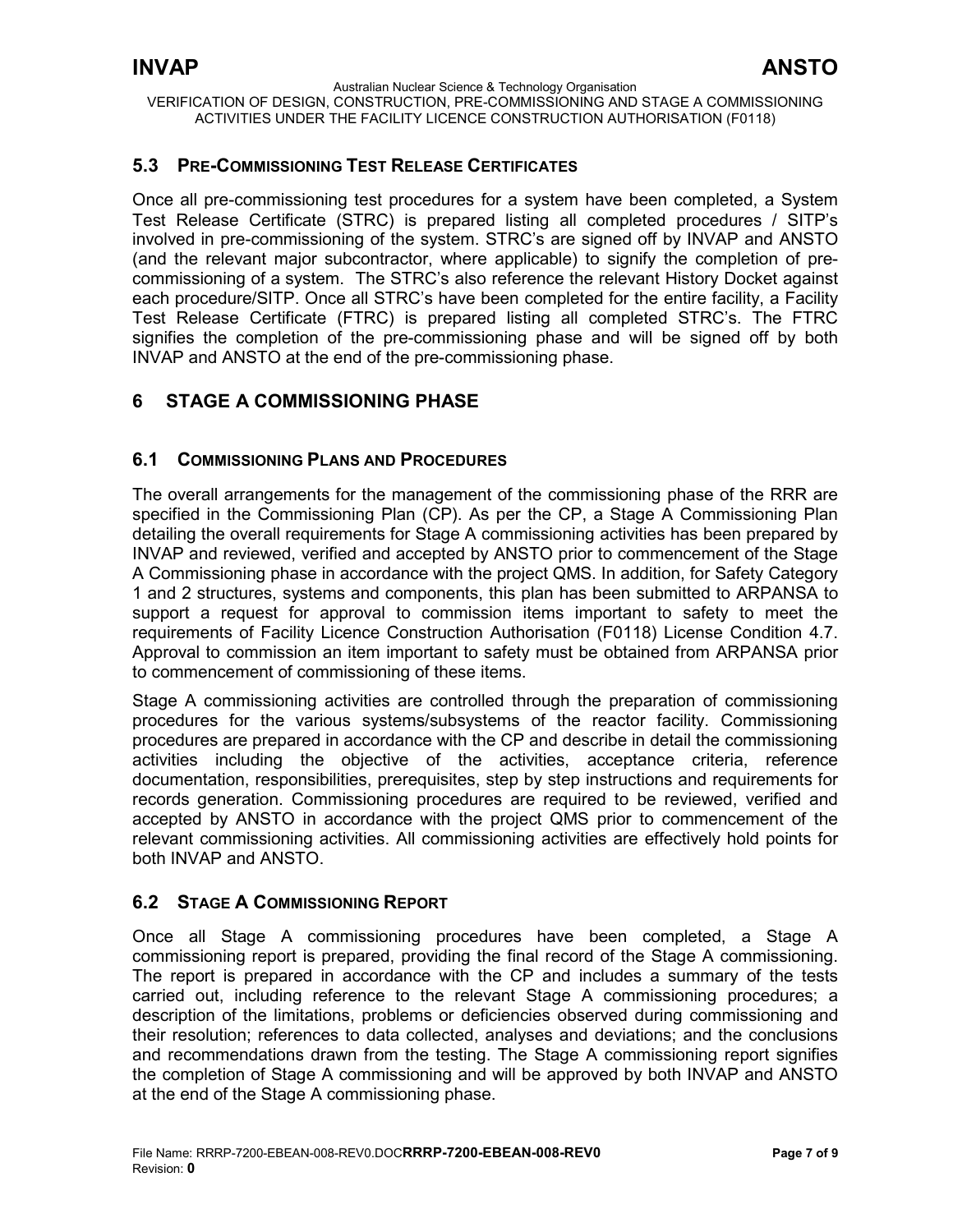## **INVAP ANSTO**

Australian Nuclear Science & Technology Organisation VERIFICATION OF DESIGN, CONSTRUCTION, PRE-COMMISSIONING AND STAGE A COMMISSIONING ACTIVITIES UNDER THE FACILITY LICENCE CONSTRUCTION AUTHORISATION (F0118)